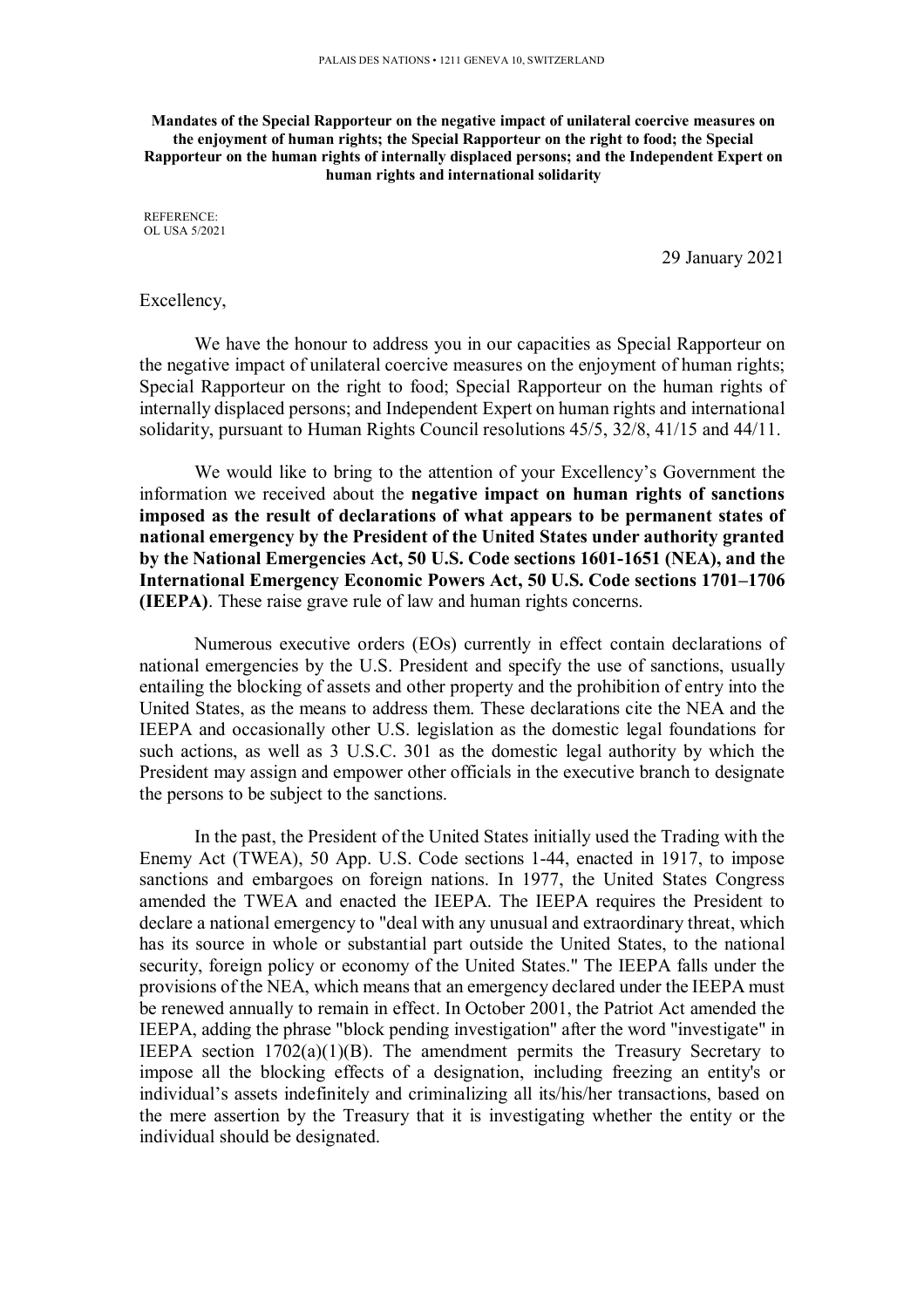Subchapter II of the NEA (50 U.S. Code sections 1621 and 1622) prescribe rules for the declaration and termination of national emergencies. Section 1621(a) grants the President of the United States authority to declare a national emergency authorizing the exercise, during the period of a national emergency, of any special or extraordinary power, including use of unilateral sanctions against a country, individuals or entities.

Section 1621(b) of the NEA states that any provisions of law conferring powers and authorities to be exercised during a national emergency shall be effective and remain in effect only when the President, specifically declares a national emergency, in accordance with the NEA. Section 1622 provides that the President or Congress may terminate any national emergency declared by the President in accordance with the NEA, and that such an emergency shall in any event terminate on the anniversary of the declaration of that emergency, unless the President issues timely notice stating that such emergency is to continue in effect. The NEA requires that such notice be transmitted to Congress and published in the Federal Register. The NEA does not provide the judiciary with the power of oversight or to terminate the national emergency. Since the adoption of the NEA in December 1976, around 70 national emergencies have been declared by various Presidents of the United States. More than 30 of them are currently in force and extended on annual basis. For instance, the longest existing national emergency, with regard to Islamic Republic of Iran, has lasted for more than 40 years. Another example is the national emergency with regard to Syria, that has been extended for over 16 years. The existence of such protracted national emergencies make the United States virtually under a permanent state of emergency, which is contrary to the international law.

Once a national emergency declared by the President terminates, any powers or authorities exercised by reason of the said emergency shall cease to be exercised. The NEA's sections 1631 and 1641 respectively set forth requirements that the President and other officers must follow once the President has declared a national emergency. Section 1631 provides that "[w]hen the President declares a national emergency, no powers or authorities made available by statute for use in the event of an emergency shall be exercised unless and until the President specifies the provisions of law under which he proposes that he, or other officers will act." Accordingly, it appears that the powers of the Office of Foreign Assets Control (OFAC) allows to encroach on fundamental rights and freedoms of individuals and entities, in imposing all the blocking effects of a designation, including freezing an entity's or individual's assets indefinitely and criminalizing all its/his/her transactions would cease to exist as soon as the national state of emergency terminates.

The lack of compliance with international human rights law of these highly discretionary powers of the US President and other high level executive officials under the International Emergency Economic Powers Act were analyzed and discussed in my letters to your Excellency dated 26 August 2020 (AL USA 22/2020) and 21 December 2020 (AL USA 30/2020), the responses to which are still being awaited from your Excellency's Government.

We are gravely concerned that the NEA and the IEEPA may have become essentially an unlimited grant of authority to the President of the United States to exercise, at his discretion, broad emergency powers in both the domestic and international economic arena, without judicial review or oversight. These powers may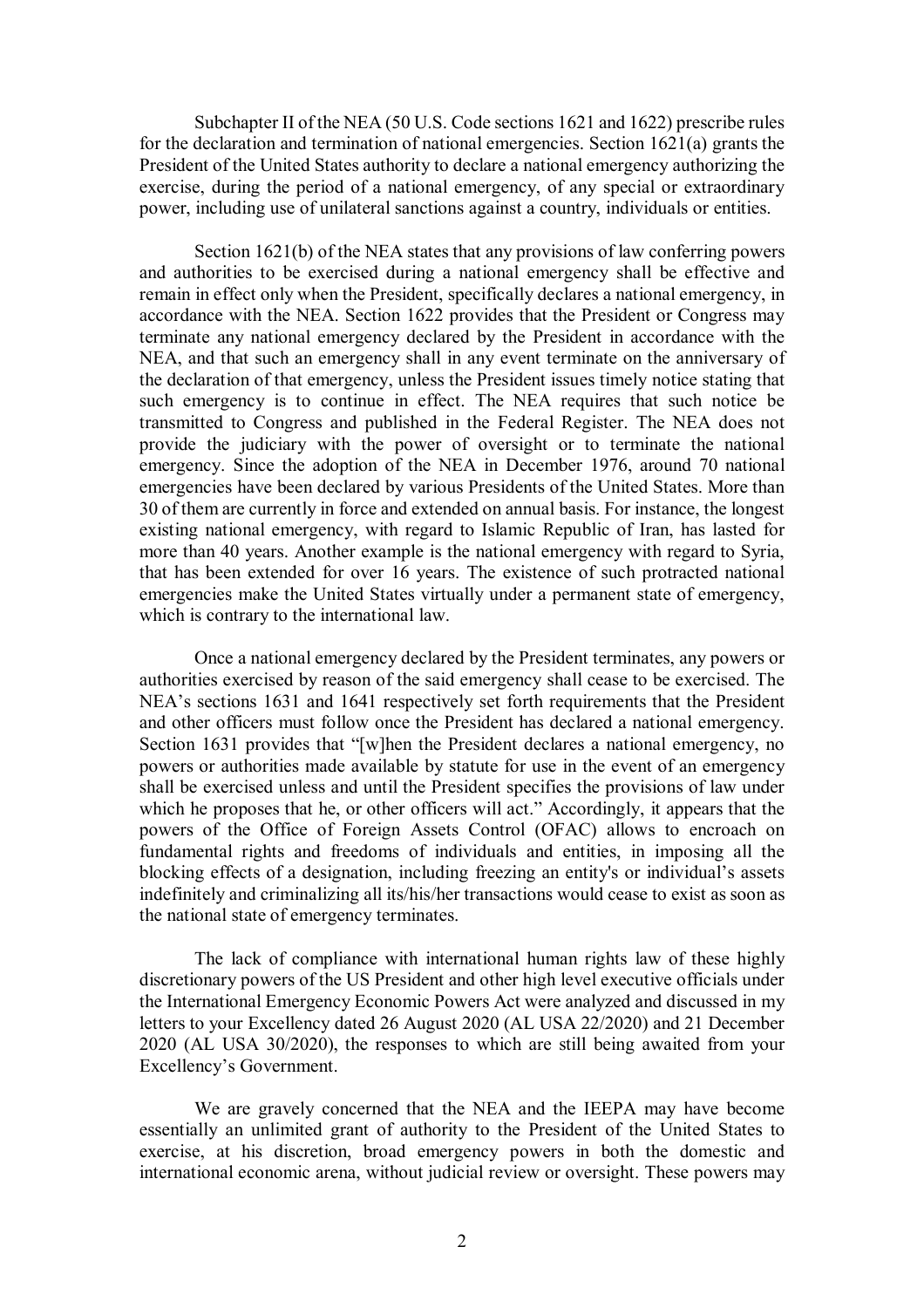be exercised so long as there is an unterminated declaration of national emergency extended annually through notification in the Federal Registry, whether or not the situation with respect to which the emergency was declared bears any relationship to the situation with respect to which the President is using the authorities. Contrary to the United States' international obligations under the ICCPR, the NEA and the IEEPA allow declaring national emergencies nearly for any reason that the President of the United States may pursue, including, for instance, building a wall at the border with Mexico.

We are also gravely concerned that the NEA and the IEEPA may expand unfettered emergency powers of the President of the United States with respect to virtually any perceived or real threat in order to exercise the power to restrict fundamental rights and freedoms, which normally can be restricted only by a court order. Such stipulation and power would be contrary to article 4 of the International Covenant on Civil and Political Rights (ICCPR), which allows a party to derogate on the basis of declaring a public emergency only if there is a threat to the life of the nation.

The United States continues to maintain the position that the ICCPR does not apply with respect to individuals under its jurisdiction, but outside its territory, despite the interpretation to the contrary of article 2 (1) of the ICCPR, supported by the Committee's established jurisprudence, the jurisprudence of the International Court of Justice and State practice. We regret that the repository of the ICCPR is not required to be notified under Subchapter II of the NEA.

The United States of America, having ratified the ICCPR on 8 June 1992, is obliged as a matter of international law to implement the Covenant in its entirety, taking into account the U.S. reservations and understandings, and to ensure the protection of all rights enshrined therein for every individual. Therefore, we are deeply concerned that sanctions imposed as a result of U.S. emergency declarations could negatively affect the enjoyment and exercise of many of these rights by individuals directly targeted or otherwise affected by the sanctions.

Among the reasons cited for the emergency declarations resulting in these sanctions are: the dismantling and undermining of local democratic processes or institutions (E.O. 13662 [Russian Federation], E.O. 13851 [Nicaragua] and E.O. 13288 [Zimbabwe]); the use of indiscriminate violence and repressive tactics against domestic civilians (E.O. 13851 [Nicaragua]); serious human rights abuses against domestic populations through computer and network disruption, monitoring, and tracking by their governments and abetted by domestic entities (E.O. 13606 [Iran and Syria]); serious human rights abuse or corruption (E.O. 13818 [China, Cuba, Haiti, Russian Federation and others]); establishing an illegitimate Constituent Assembly (E.O. 13808 [Venezuela]); obstructing a peaceful domestic transition of power and the domestic political process (E.O. 13611 [Yemen]); the commission of violence by foreign terrorists that disrupts the Middle East peace process (E.O.s 13947 and 13099); designation as a state supporter of terrorism (laws linked to the designation of terrorist threats as an emergency in E.O. 13224 [Cuba, North Korea, Iran, Syria]); supporting terrorism, continuing the occupation of Lebanon, pursuing weapons of mass destruction and missile programs, and undermining U.S. and international efforts with respect to the stabilization and reconstruction of Iraq (E.O. 13338 [Syria]).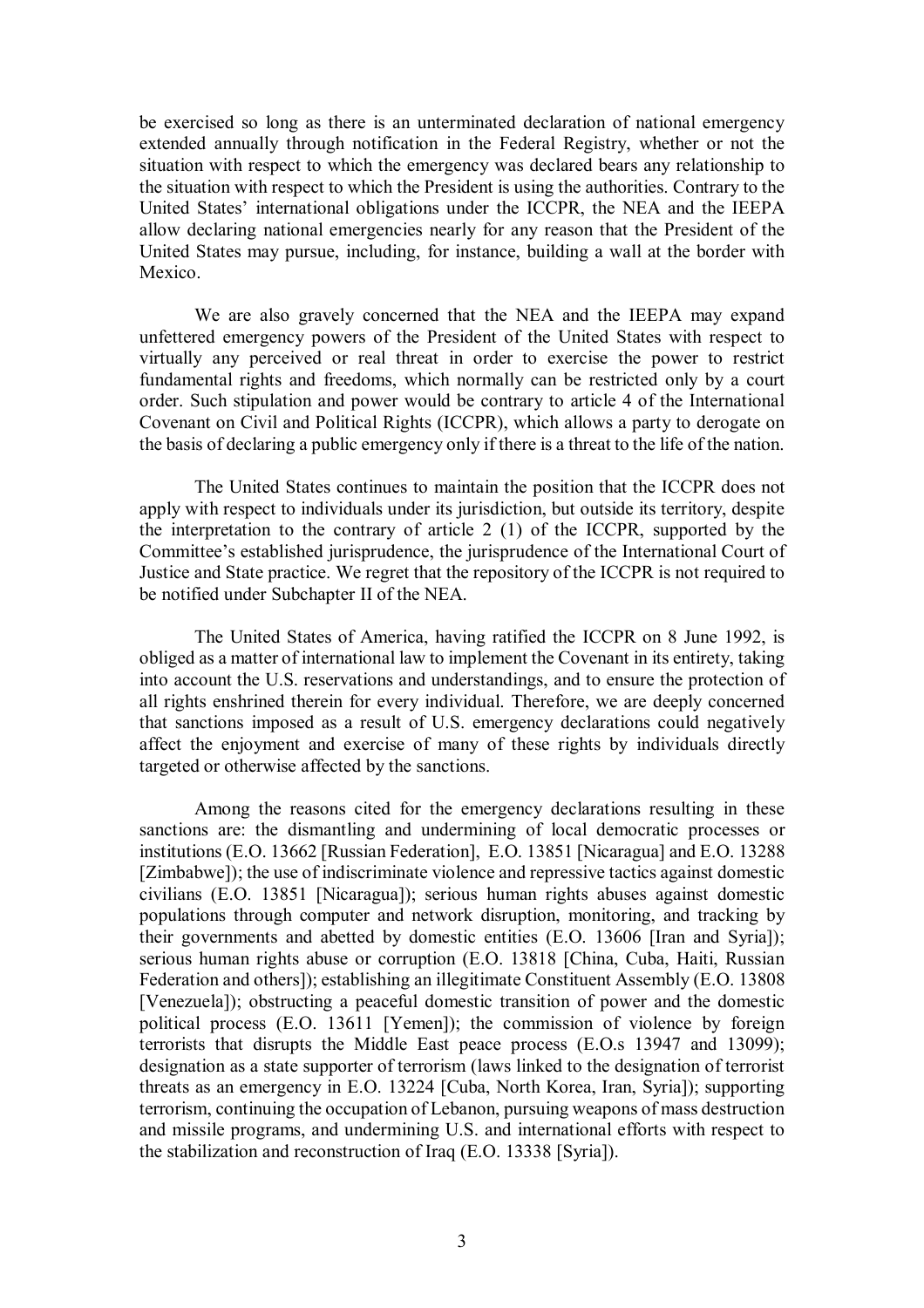While EOs, the NEA and the IEEPA are designed to provide the President of the United States with emergency powers to restrict the right to property without judicial oversight, it is highly likely that the same emergency powers can be used to unduly restrict a large array of other fundamental rights and freedoms of sanctioned individuals, including the rights to life, freedom of movement, liberty and security, privacy and family life, freedom of expression, fair trial and due process, presumption of innocence, to be informed promptly about the nature and cause of the accusation, the right to defend oneself, the right to effective remedy, the right to protection by law and the right to defend one's reputation. All of these are enshrined in the ICCPR. We are deeply concerned that the EOs, NEA and IEEPA may be used to deny sanctioned individuals these rights.

We are gravely concerned that the emergency declarations authorized by the NEA and the IEEPA in conjunction with 3 U.S.C. 301 confer highly discretionary emergency powers on the executive branch of your Excellency's Government that may be exercised outside of the scope and jurisdiction of the U.S. judicial system, without the protection the judicial system affords to the rights of persons accused and judged of wrongdoing, including adherence to standards on the admissibility and review of evidence used in making determinations. These powers also allow the U.S. President or designated officials of the executive branch to deny rights to persons in the absence of any legal procedures against them.

We are also gravely concerned at the impact that such unilateral sanctions may have on the enjoyment of human rights by the populations of affected countries. In many contexts, sanctions restrict the flow of foodstuffs and other essential commodities and their economic impact contributes to poverty, undermining the enjoyment of economic, social and cultural rights - effects compounded by the socio-economic impact of the covid-19 crisis. In 2020, sanctions have also negatively impacted covid-19 responses by obstructing the delivery of medicines and medical equipment. Moreover, these measures may pose obstacles to the provision of humanitarian assistance to those in need, including persons internally displaced by conflict, violence or disasters. Sanctions may also hinder reconstruction efforts in countries affected by conflict which are essential for their populations to have access to housing and basic services and for internally displaced persons to achieve durable solutions.

Article 4 of the ICCPR authorizes states to derogate from their obligations under the convention "(i)n time of public emergency which threatens the life of the nation and the existence of which is officially proclaimed," although it must continue to protect certain key rights, such as the right to life and the right to not be subject to torture or cruel, inhuman or degrading treatment or punishment. Derogations from the ICCPR must be as narrow as possible in view of the situation, and must comply with other obligations under international law.

In its Fourth Periodic Report under Article 40 of the ICCPR, your Excellency's Government stated that "The United States has not declared a 'state of emergency' within the meaning of Article 4" and that it has invoked the NEA and the IEEPA "generally to block the property of persons who were contributing to conflict in nations or persons who were undermining democratic processes and institutions in nations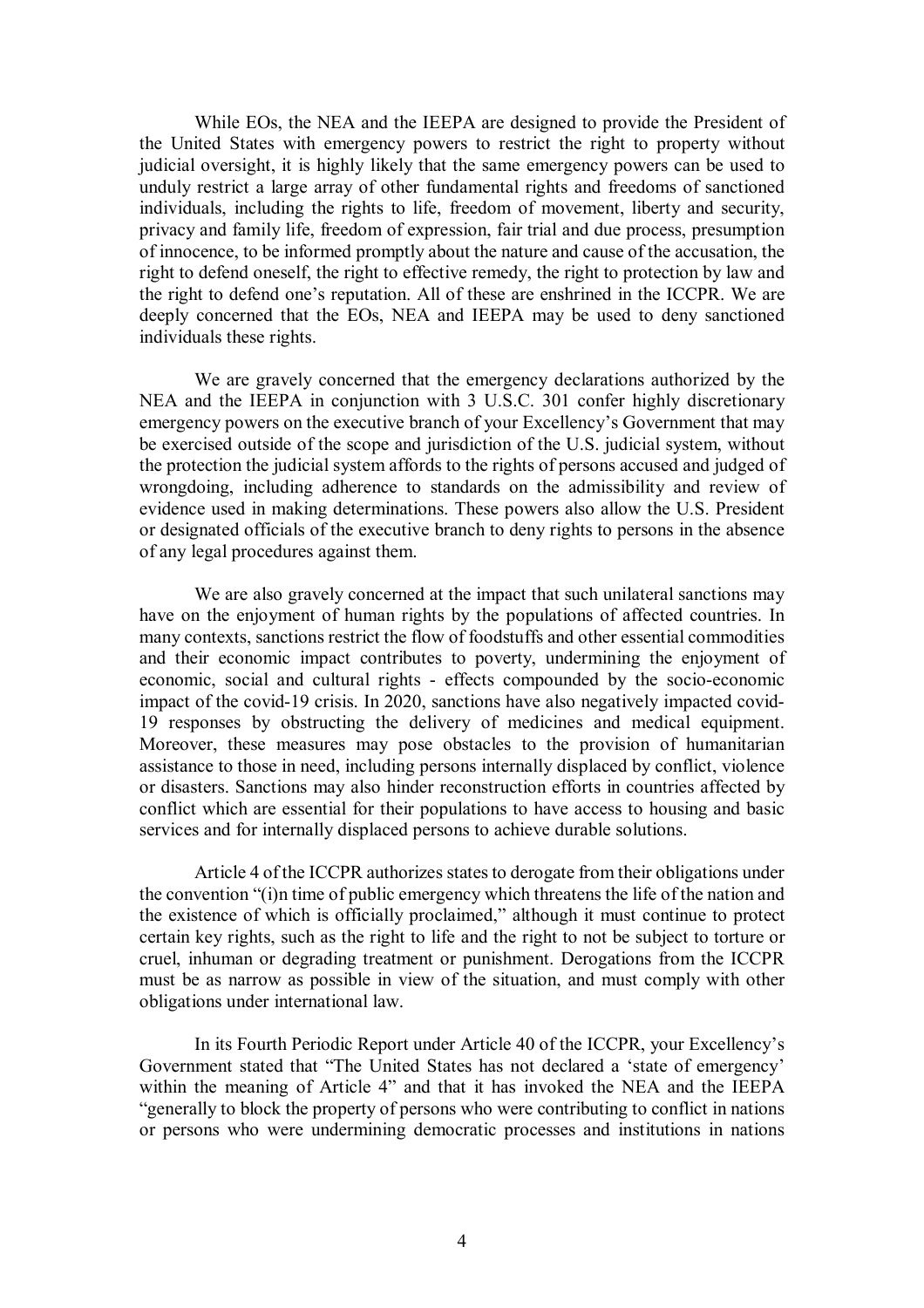seeking to establish democratic systems."<sup>1</sup> We appreciate the candor of your Excellency's Government in admitting that it has been blocking the property of persons designated through the NEA/IEEPA procedure rather than through due process, while not availing itself of the Article 4 framework that could render such derogations legal. We draw your Excellency's attention to the fact that this remains an active issue that warrants attention under the terms of our mandates in view of the expanding scope of emergencies declared and renewed as well as the resulting sanctions imposed by the United States.

The reliance of the United States on emergency declarations as the grounds under U.S. law to deviate from its ICCPR obligations inherently requires these declarations to comply with the Article 4 meaning of "public emergency." This is the only path made available by the convention for derogations to occur lawfully. Moreover, to the extent that your Excellency's Government may consider the NEA and the IEEPA to prevent national emergencies from complying with the meaning in Article 4 of the ICCPR, the emergency declarations and renewals made since the United States ratified the convention must be deemed contrary to the Convention because their implementation is harmful to the rights protected by the it; in this regard, we refer to an advisory opinion by the Inter-American Court of Human Rights in a parallel situation, *International Responsibility for the Promulgation and Enforcement of Laws in Violation of the Convention (Arts. 1 and 2 of the American Convention on Human Rights)*. 2

We understand that IEEPA does not exclude a close alignment between U.S. emergency declarations and the meaning in Article 4, as the IEEPA authorizes such declarations in the presence of an "unusual and extraordinary threat, which has its source in whole or substantial part outside of the United States, to the national security, foreign policy, or economy of the United States."<sup>3</sup> A threat to national security may rise to the level of the existential threat to the state envisioned by Article 4, although breaches of the ICCPR on the basis of emergencies declared to address threats to U.S. foreign policy or the U.S. economy would not necessarily qualify.<sup>4</sup> In this context, we call your Excellency's attention to the requirement that any derogations arising from sanctions founded on emergencies declared under Article 4 must be limited "to the extent strictly required by the exigencies of the situation" and cannot apply to nonderogable rights.

We respectfully draw your Excellency's attention to the fact that these derogations must be temporary, as stated by the Human Rights Committee in General Comment No. 29. This, too, is accommodated by the NEA, which requires that national emergencies be assessed by the U.S. President and automatically terminate after one year unless formally continued.<sup>5</sup> In this regard, we are deeply concerned about the persistence of some U.S. emergencies over many years, even decades, through annual

-

<sup>&</sup>lt;sup>1</sup> ICCPR, Consideration of reports submitted by States parties under article 40 of the Covenant: Fourth periodic report United States of America, 30 December 2011, CCPR/C/USA/4, 22 May 2012, para. 144, https://undocs.org/en/CCPR/C/USA/4.

<sup>&</sup>lt;sup>2</sup> Inter-American Court of Human Rights. Advisory Opinion OC-14/94, 09.12.1994.

<sup>3</sup> IEEPA, 50 U.S.C. 1701 note (Public Law 95-223, Sec. 202 (a)).

<sup>4</sup> See, *e.g*., Concluding Observations of the Human Rights Committee: Uruguay,

CCPR/C/79/Add.90 (1998), para. 8, in which "the Committee notes that the grounds for declaring an emergency are too broad."

<sup>5</sup> NEA, Title II.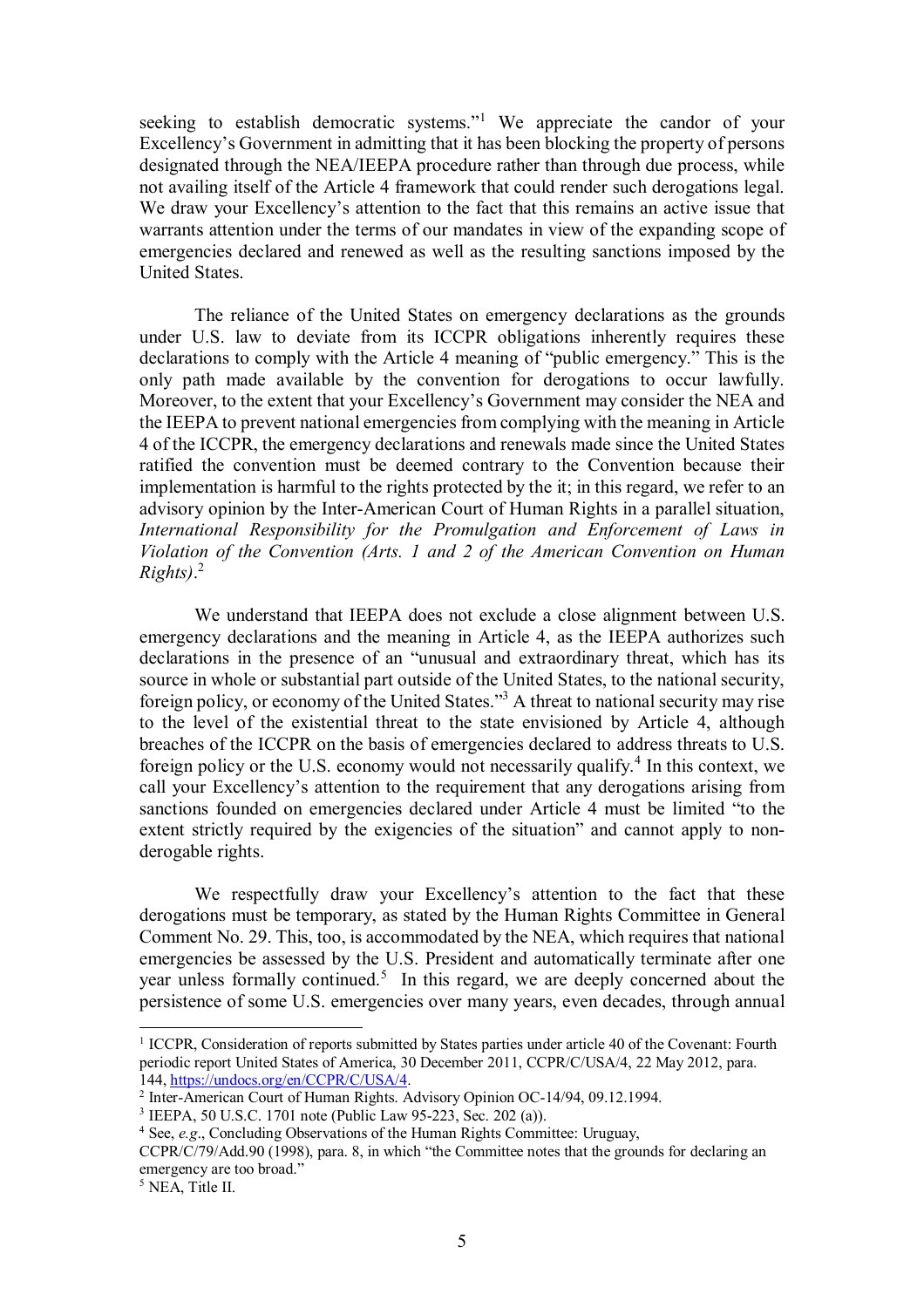renewals under the NEA. We are further concerned that the renewal of the emergency declarations without supplemental or alternative measures would indicate a willingness to tolerate the stated threats indefinitely, and that the renewals are simply a method to perpetuate the imposition of sanctions.

Moreover, we understand that sometimes the public announcements of sanctions that your Excellency's Government imposes as the result of emergency declarations, make no reference whatsoever to any emergency in or affecting the United States, nor do they suggest the existence of any situation that might be perceived by the U.S. public as an emergency that the sanctions are meant to counter.<sup>6</sup> In view of the above observations, numerous, if not most, emergencies declared by the United States would not be genuine emergencies,<sup>7</sup> and that the denial of rights through the resulting sanctions would be contrary to international law

Our concerns in this regard are reinforced by the addition of "corruption around the world" as a threat justifying the declaration of a national emergency in E.O. 13818 of 21 December 2017, which created the authority to impose the so-called "Magnitsky sanctions" against foreign persons in any country. The lack of compliance by these sanctions with international human rights law was analyzed and discussed in our letter to your Excellency dated 26 August 2020 (AL USA 22/2020). We further note that alleged domestic corruption in states other than the United States does not constitute an international crime, implemented without due process and access to justice guarantees and does not endanger the very existence of the United States.

We are deeply concerned, moreover, that Your Excellency's Government continues to declare emergencies that mandate sanctions in ways that are growing increasingly distant from the meaning in Article 4 of the ICCPR. We specifically refer to E.O. 13928 of 11 June 2020, which imposed sanctions against persons involved in efforts by the International Criminal Court to investigate, arrest, detain and prosecute U.S. persons and those of certain allies who are alleged to have engaged in grave international crimes, including crimes against humanity. These concerns were analyzed and discussed in a joint letter to your Excellency dated 26 June 2020 (AL USA 15/2020), the response to which is still being awaited from your Excellency's Government.

Although such sanctions deny rights within the United States, we are concerned that your Excellency's Government does not consider obligations created by the ICCPR to apply domestically because it has deemed the convention to be non-self-executing, a position that has been disputed by numerous U.S. legal scholars.<sup>8</sup> The United States continues to maintain that the ICCPR does not apply to individuals under its jurisdiction but rather outside its territory, despite the interpretation to the contrary of article 2(1)

-

<sup>6</sup> E.g., U.S. Department of the Treasury, "Treasury Sanctions Chinese Entity and Officials Pursuant to Global Magnitsky Human Rights Accountability Act," press release, 9 July 2020, https://home.treasury.gov/news/press-releases/sm1055.

 $<sup>7</sup>$  For states generally, "an emergent trend in the literature and empirical evidence is that it is now</sup> impossible to isolate and separate a state of emergency from normalcy" (Alan Greene, "Shielding the State of Emergency: Organised Crime in Ireland and the State's Response," *Northern Ireland Legal* 

*Quarterly* 62, no. 3 (2011): 249-268, at 250). 8 Penny M. Venetis, "Making Human Rights Treaty Law Actionable in the United States: The Case for Universal Implementing Legislation," *Alabama Law Review* 63, no. 1 (2011): 97-160, at 107-110.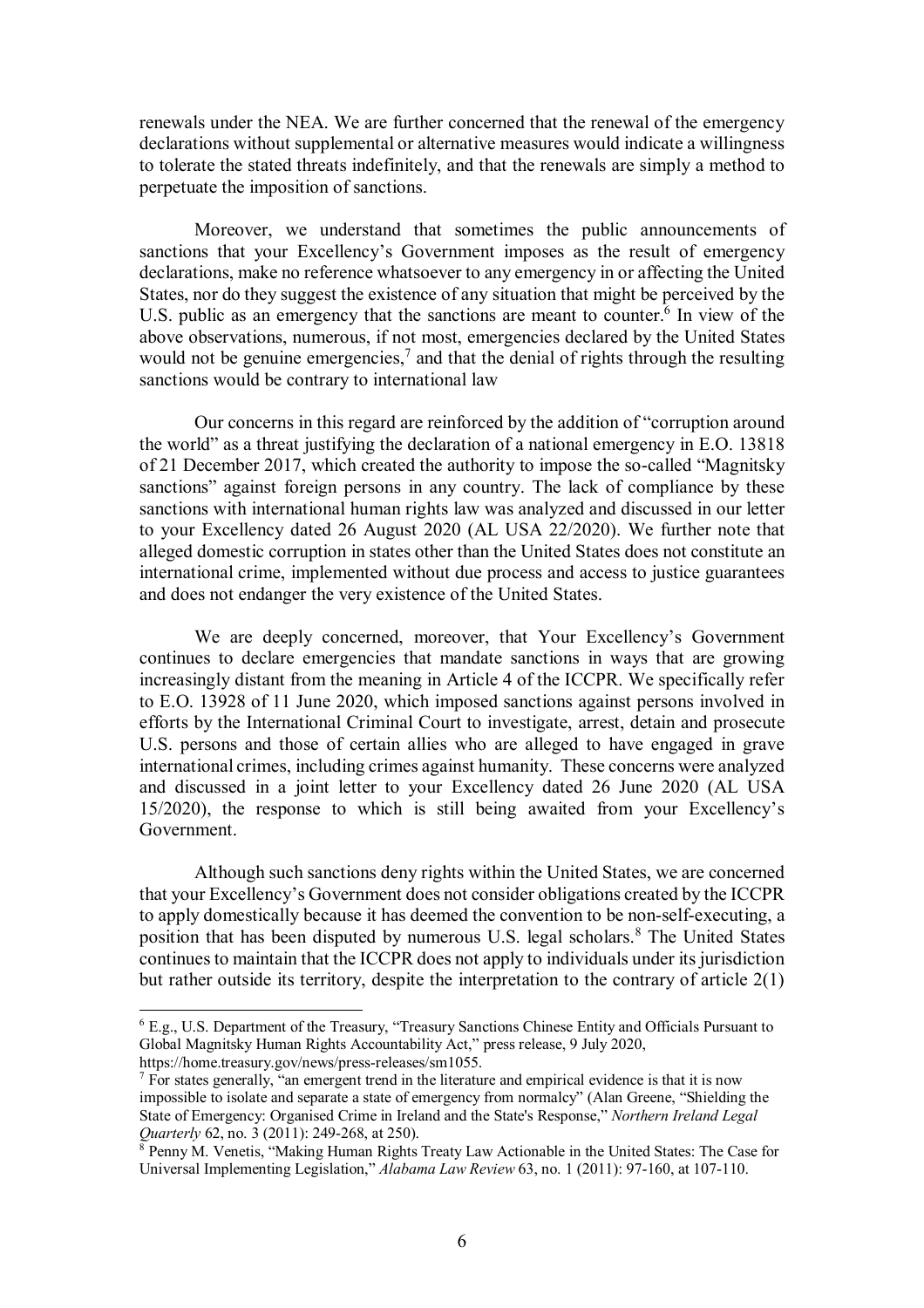of the ICCPR, supported by the Human Rights Committee's established jurisprudence, the jurisprudence of the International Court of Justice and State practice.

We welcome the recognition by your Excellency's Government that the ICCPR creates obligations at the level of international law.<sup>9</sup> Its ratification is a legal act that binds the United States to honor its provisions wherever it has jurisdiction to do so. In this respect, however, we should note that the extraterritorial jurisdiction created by U.S. emergency declarations for the sanctions they mandate is of dubious legality under international law. Despite the universally recognized customary principle of universal jurisdiction, codified in multiple treaties to which the United States is a party to, no treaty expands such jurisdiction to the activities covered by the sanctions. It also bears mention that the legality of unilateral sanctions taken without or beyond authorization of the UN Security Council is highly questionable from the perspective of international law.

Finally, with respect to sanctions affecting persons in countries involved in armed conflict, we wish to note that a situation of conflict may be a legitimate cause for declaring a state of emergency for the parties directly affected, but it is not a blanket authorization for a party to the ICCPR to derogate from its obligation to protect the human rights enshrined in the convention. Article 4 specifically requires parties to the ICCPR to interpret emergency-based derogations narrowly to include only those necessary to confront the stated emergency and for only as long as that emergency exists. It also requires that any derogations be consistent with a state's other international obligations, such as those elaborated in international humanitarian law through the Geneva Conventions and Additional Protocols.

To summarize, we are gravely concerned that the NEA and the IEEPA could grant unlimited authority to the President of the United States to exercise broad and highly discretionary emergency powers that, through emergency declarations and sanctions, would be contrary to a number of ICCPR-guaranteed rights, including the rights to life, freedom of movement, freedom of association, due process rights (to fair trial, to presumption of innocence, to be informed promptly about the nature and cause of the accusation, to defend oneself), the rights to effective remedy, to protection by law and to defend one's reputation, as well as rights to health, to food, to housing, economic and social rights and the right to development.

We are concerned about the lack of transparency regarding the criteria for declaring a national emergency and imposing sanctions, including the legal justification for listing and delisting, the lack of accountability, the lack of precautionary measures and the lack of compliance with international rule of law principles of legality, legitimacy, proportionality and necessity. As explained above, this may lead to loss of lives resulting from sanctions.

We respectfully exhort your Excellency's Government to fully observe its obligations under the Covenant to prevent any negative impact on the human rights of persons subject to the sanctions authorized under emergency declarations; to use competent international bodies (UN Security Council, other UN counter-terrorism and suppression of trans-boundary crimes bodies, international courts and other international fora) to avail itself of the existing mechanisms of public law in the

j

<sup>&</sup>lt;sup>9</sup> CCPR/C/USA/4, para. 1.